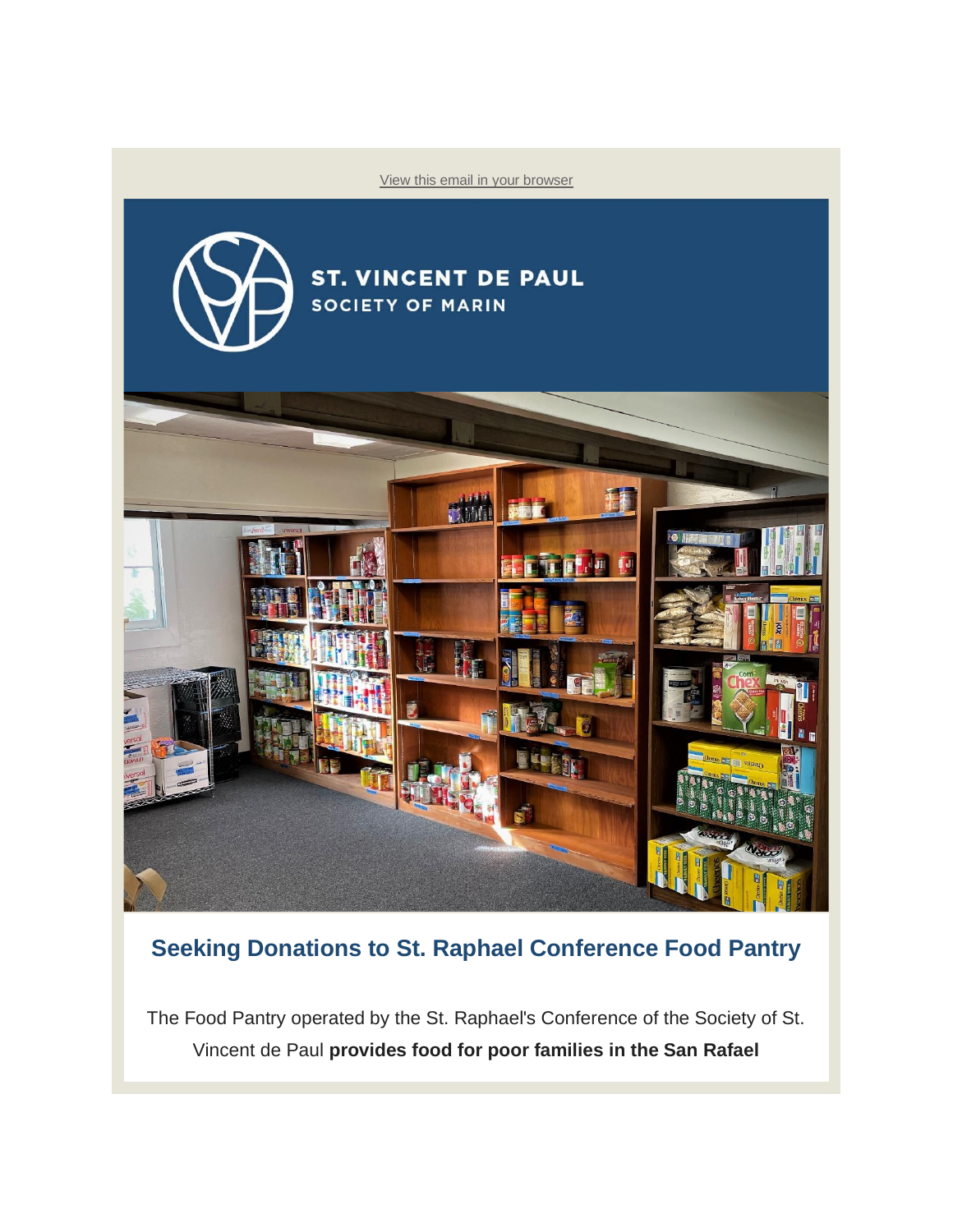**community**. The Food Pantry **operates five days a week** on the grounds of the Mission San Rafael. These days the Food Pantry is busier than ever, and as a result we are now in critical need of certain grocery items.

**We kindly ask that you please consider donating the non-perishable grocery items listed below**. Please note, we can only accept canned and dried goods. We cannot accept items requiring refrigeration.

Please bring grocery donations to the **St. Raphael's Rectory at 1104 Fifth Avenue**, San Rafael, Mondays through Fridays from 9:00 AM until 5:30 PM, or at weekday and Sunday Masses at **St. Raphael's Church**, in the baskets at the church entrances.

We are very grateful for the continuing generosity of our benefactors.

## **Thank you!**

## **GROCERY ITEMS NEEDED**

- Rice (Bags of 1lb or more, up to 25 lbs)
- Canned tomato products
- Cereal
- Canned Fruit
- Canned vegetables
- Canned Prepared Foods, such as:
	- o Stews w/ meat
	- o Chili w/ meat
	- o Spaghetti & Meatballs